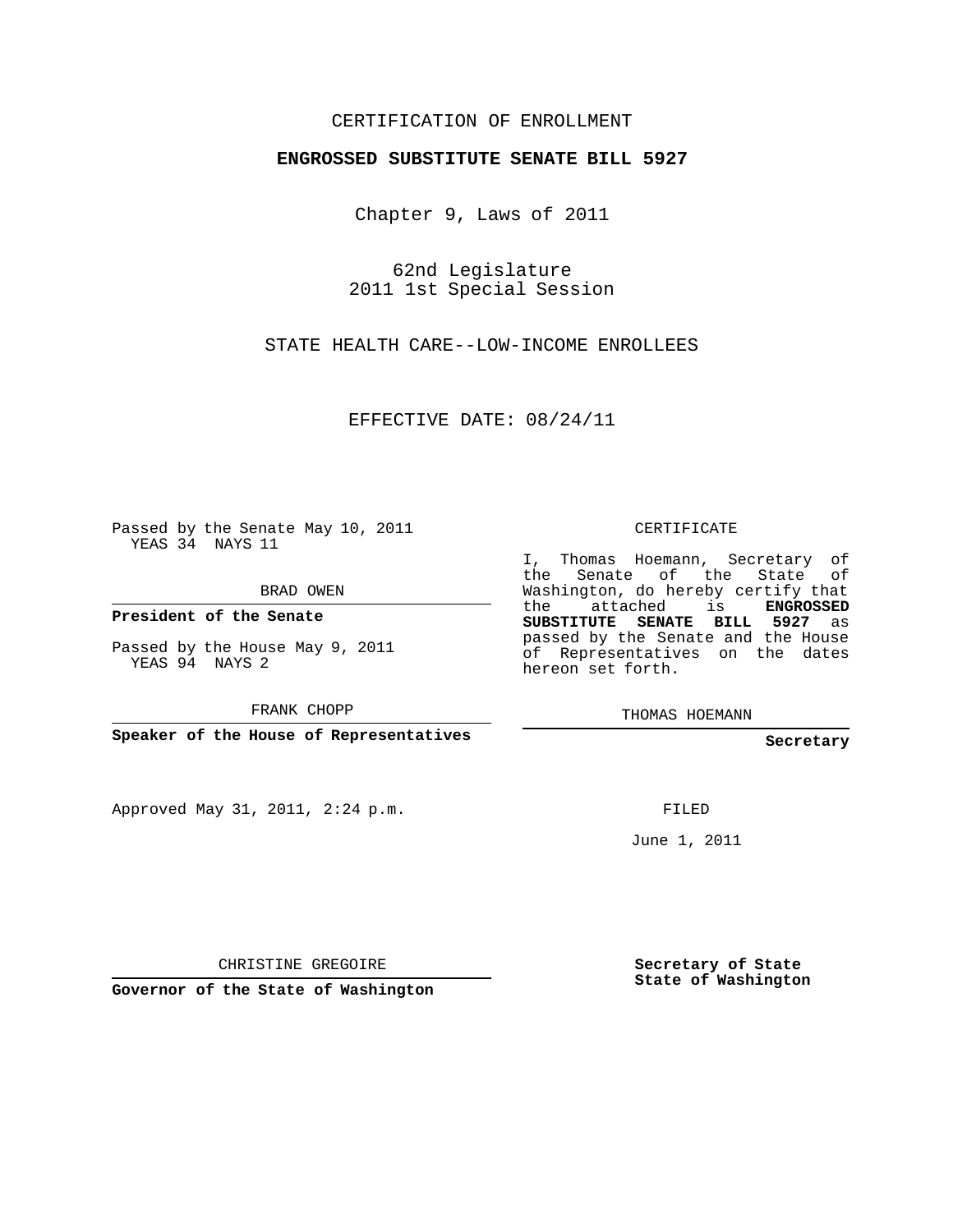## **ENGROSSED SUBSTITUTE SENATE BILL 5927** \_\_\_\_\_\_\_\_\_\_\_\_\_\_\_\_\_\_\_\_\_\_\_\_\_\_\_\_\_\_\_\_\_\_\_\_\_\_\_\_\_\_\_\_\_

\_\_\_\_\_\_\_\_\_\_\_\_\_\_\_\_\_\_\_\_\_\_\_\_\_\_\_\_\_\_\_\_\_\_\_\_\_\_\_\_\_\_\_\_\_

AS AMENDED BY THE HOUSE

Passed Legislature - 2011 1st Special Session

**State of Washington 62nd Legislature 2011 1st Special Session**

**By** Senate Ways & Means (originally sponsored by Senators Keiser and Pflug; by request of Health Care Authority and Department of Social and Health Services)

READ FIRST TIME 04/18/11.

 AN ACT Relating to limiting payments for health care services provided to low-income enrollees in state purchased health care programs; amending RCW 70.47.100; reenacting and amending RCW 74.09.522 and 70.47.020; adding a new section to chapter 70.47 RCW; creating a new section; and providing expiration dates.

BE IT ENACTED BY THE LEGISLATURE OF THE STATE OF WASHINGTON:

NEW SECTION. **Sec. 1.** (1) The legislature finds that:

 (a) There is an increasing level of dispute and uncertainty regarding the amount of payment nonparticipating providers may receive for health care services provided to enrollees of state purchased health care programs designed to serve low-income individuals and families, such as basic health and the medicaid managed care programs;

 (b) The dispute has resulted in litigation, including a recent Washington superior court ruling that determined nonparticipating providers were entitled to receive billed charges from a managed health care system for services provided to medicaid and basic health plan enrollees. The decision would allow a nonparticipating provider to demand and receive payment in an amount exceeding the payment managed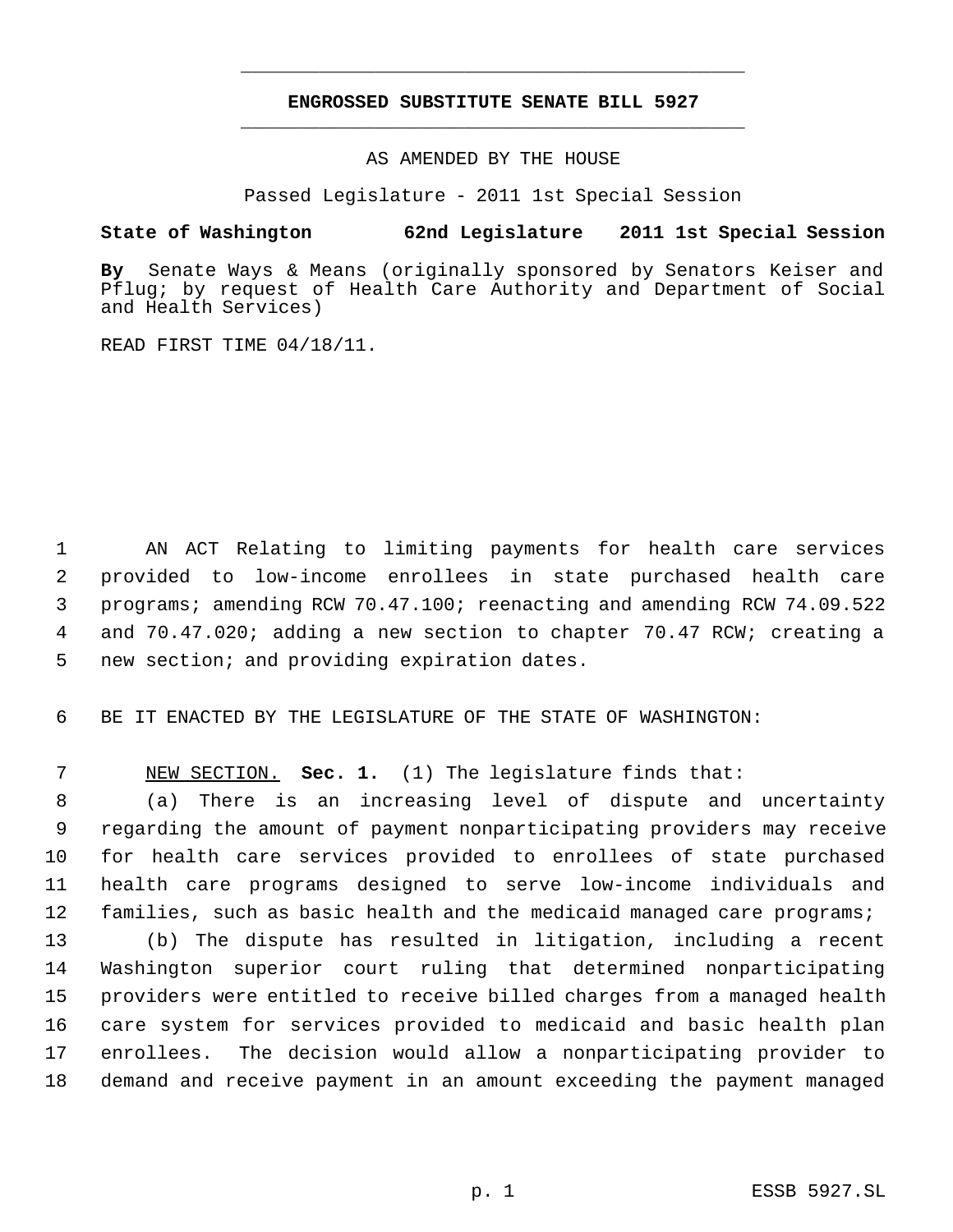health care system network providers receive for the same services. Similar provider lawsuits have now been filed in other jurisdictions in the state;

 (c) In the biennial operating budget, the legislature has previously indicated its intent that payment to nonparticipating providers for services provided to medicaid managed care enrollees should be limited to amounts paid to medicaid fee-for-service providers. The duration of these provisions is limited to the period during which the operating budget is in effect. A more permanent 10 resolution of these issues is needed; and

 (d) Continued failure to resolve this dispute will have adverse impacts on state purchased health care programs serving low-income enrollees, including: (i) Diminished ability for the state to negotiate cost-effective contracts with managed health care systems; (ii) a potential for significant reduction in the willingness of providers to participate in managed health care system provider networks; (iii) a reduction in providers participating in the managed 18 health care systems; and (iv) increased exposure for program enrollees to balance billing practices by nonparticipating providers. Ultimately, fewer eligible people will get the care they need as state purchased health care programs will operate with less efficiency and reduced access to cost-effective and quality health care coverage for program enrollees.

 (2) It is the intent of the legislature to create a legislative solution that reduces the cost borne by the state to provide public health care coverage to low-income enrollees in managed health care systems, protects enrollees and state purchased health care programs from balance billing by nonparticipating providers, provides appropriate payment to health care providers for services provided to enrollees of state purchased health care programs, and limits the risk for managed health care systems that contract with the state programs.

- **Sec. 2.** RCW 74.09.522 and 1997 c 59 s 15 and 1997 c 34 s 1 are each reenacted and amended to read as follows:
- 

34 (1) For the purposes of this section( $(\frac{\tau}{l})$ ):

 (a) "Managed health care system" means any health care organization, including health care providers, insurers, health care service contractors, health maintenance organizations, health insuring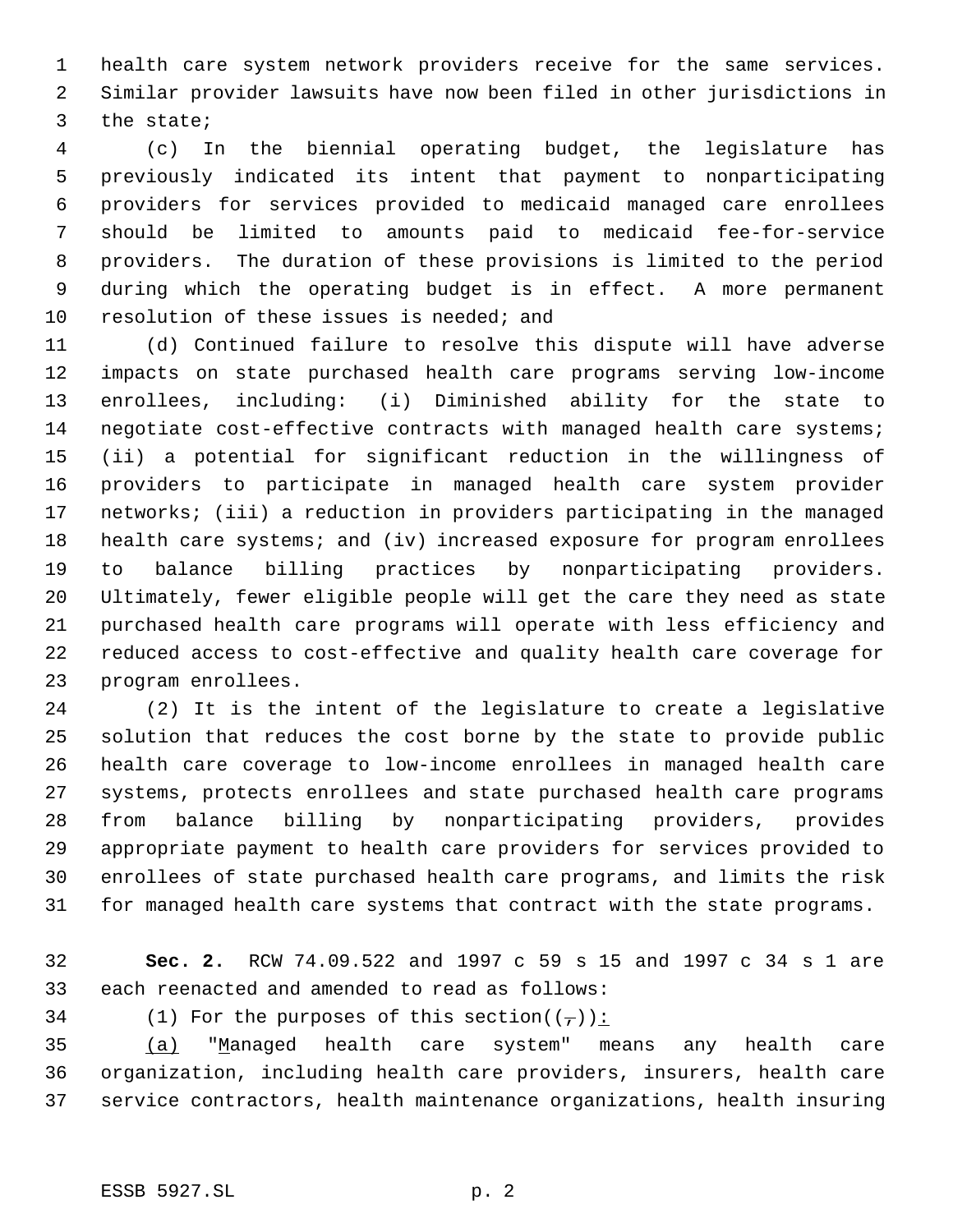organizations, or any combination thereof, that provides directly or by 2 contract health care services covered under ((RCW-74.09.520)) this chapter and rendered by licensed providers, on a prepaid capitated basis and that meets the requirements of section 1903(m)(1)(A) of Title XIX of the federal social security act or federal demonstration waivers granted under section 1115(a) of Title XI of the federal social security act;

 (b) "Nonparticipating provider" means a person, health care provider, practitioner, facility, or entity, acting within their scope of practice, that does not have a written contract to participate in a managed health care system's provider network, but provides health care 12 services to enrollees of programs authorized under this chapter whose 13 health care services are provided by the managed health care system.

 (2) The department of social and health services shall enter into agreements with managed health care systems to provide health care services to recipients of temporary assistance for needy families under the following conditions:

 (a) Agreements shall be made for at least thirty thousand recipients statewide;

 (b) Agreements in at least one county shall include enrollment of 21 all recipients of temporary assistance for needy families;

 (c) To the extent that this provision is consistent with section 1903(m) of Title XIX of the federal social security act or federal demonstration waivers granted under section 1115(a) of Title XI of the federal social security act, recipients shall have a choice of systems in which to enroll and shall have the right to terminate their enrollment in a system: PROVIDED, That the department may limit recipient termination of enrollment without cause to the first month of a period of enrollment, which period shall not exceed twelve months: AND PROVIDED FURTHER, That the department shall not restrict a recipient's right to terminate enrollment in a system for good cause as established by the department by rule;

 (d) To the extent that this provision is consistent with section 1903(m) of Title XIX of the federal social security act, participating managed health care systems shall not enroll a disproportionate number of medical assistance recipients within the total numbers of persons served by the managed health care systems, except as authorized by the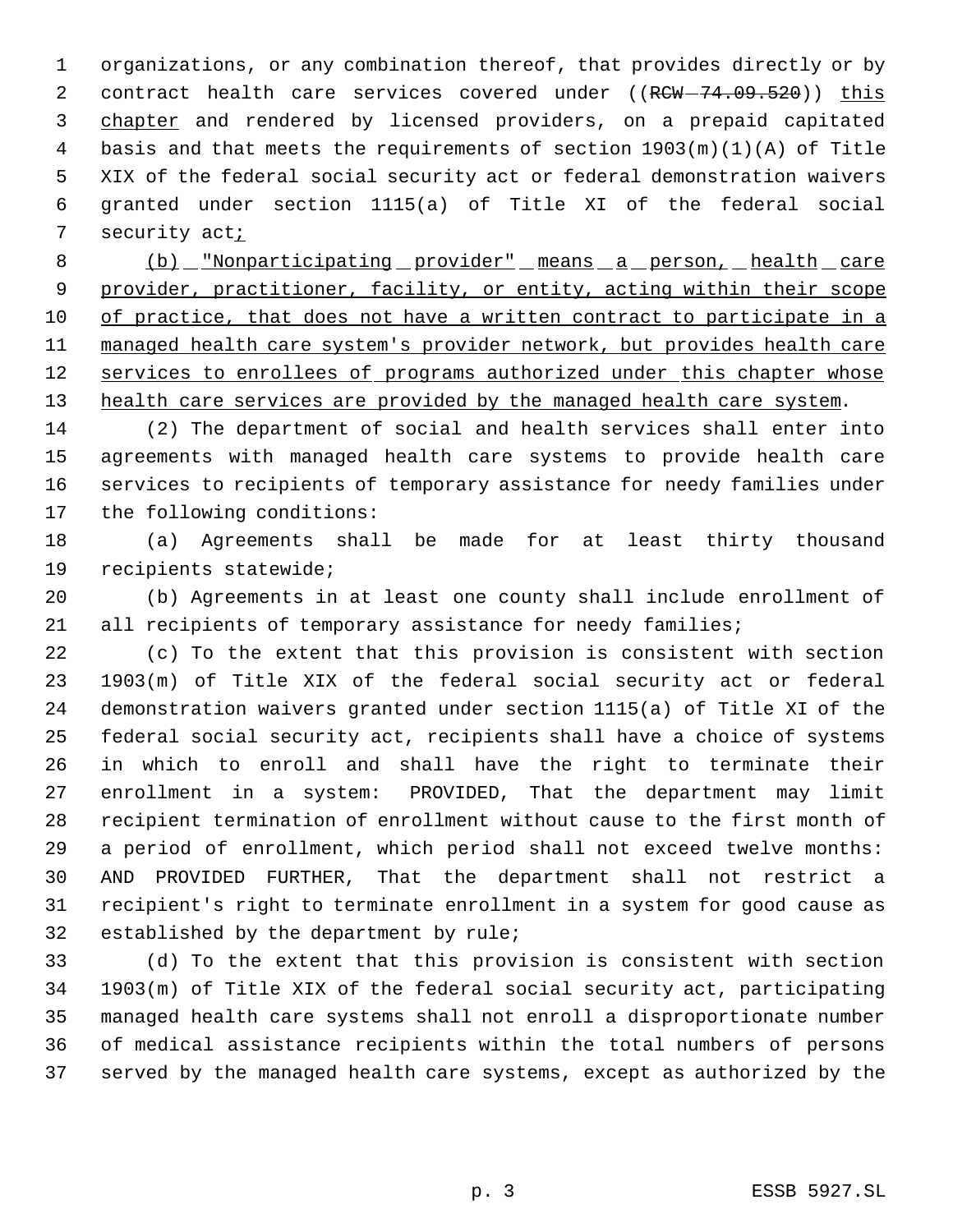department under federal demonstration waivers granted under section 1115(a) of Title XI of the federal social security act;

 (e) In negotiating with managed health care systems the department shall adopt a uniform procedure to negotiate and enter into contractual arrangements, including standards regarding the quality of services to be provided; and financial integrity of the responding system;

 (f) The department shall seek waivers from federal requirements as necessary to implement this chapter;

 (g) The department shall, wherever possible, enter into prepaid capitation contracts that include inpatient care. However, if this is not possible or feasible, the department may enter into prepaid capitation contracts that do not include inpatient care;

 (h) The department shall define those circumstances under which a managed health care system is responsible for out-of-plan services and 15 assure that recipients shall not be charged for such services; and

 (i) Nothing in this section prevents the department from entering into similar agreements for other groups of people eligible to receive services under this chapter.

 (3) The department shall ensure that publicly supported community health centers and providers in rural areas, who show serious intent and apparent capability to participate as managed health care systems are seriously considered as contractors. The department shall coordinate its managed care activities with activities under chapter 70.47 RCW.

 (4) The department shall work jointly with the state of Oregon and other states in this geographical region in order to develop recommendations to be presented to the appropriate federal agencies and the United States congress for improving health care of the poor, while controlling related costs.

 (5) The legislature finds that competition in the managed health care marketplace is enhanced, in the long term, by the existence of a large number of managed health care system options for medicaid clients. In a managed care delivery system, whose goal is to focus on prevention, primary care, and improved enrollee health status, continuity in care relationships is of substantial importance, and disruption to clients and health care providers should be minimized. To help ensure these goals are met, the following principles shall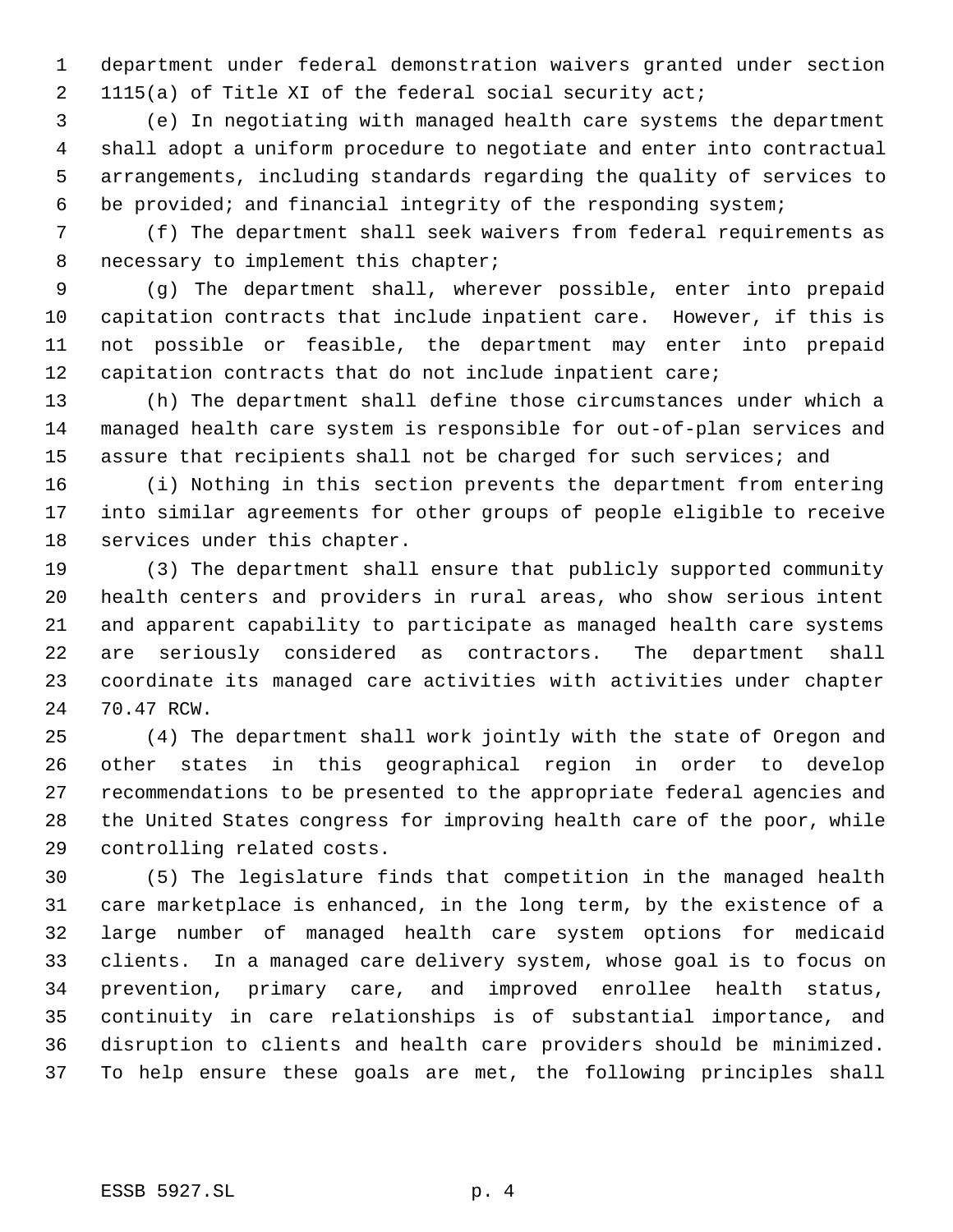guide the department in its healthy options managed health care purchasing efforts:

 (a) All managed health care systems should have an opportunity to contract with the department to the extent that minimum contracting requirements defined by the department are met, at payment rates that enable the department to operate as far below appropriated spending levels as possible, consistent with the principles established in this section.

 (b) Managed health care systems should compete for the award of contracts and assignment of medicaid beneficiaries who do not voluntarily select a contracting system, based upon:

 (i) Demonstrated commitment to or experience in serving low-income populations;

(ii) Quality of services provided to enrollees;

 (iii) Accessibility, including appropriate utilization, of services offered to enrollees;

 (iv) Demonstrated capability to perform contracted services, including ability to supply an adequate provider network;

(v) Payment rates; and

 (vi) The ability to meet other specifically defined contract requirements established by the department, including consideration of past and current performance and participation in other state or federal health programs as a contractor.

 (c) Consideration should be given to using multiple year contracting periods.

 (d) Quality, accessibility, and demonstrated commitment to serving low-income populations shall be given significant weight in the contracting, evaluation, and assignment process.

 (e) All contractors that are regulated health carriers must meet state minimum net worth requirements as defined in applicable state laws. The department shall adopt rules establishing the minimum net worth requirements for contractors that are not regulated health carriers. This subsection does not limit the authority of the department to take action under a contract upon finding that a contractor's financial status seriously jeopardizes the contractor's ability to meet its contract obligations.

 (f) Procedures for resolution of disputes between the department and contract bidders or the department and contracting carriers related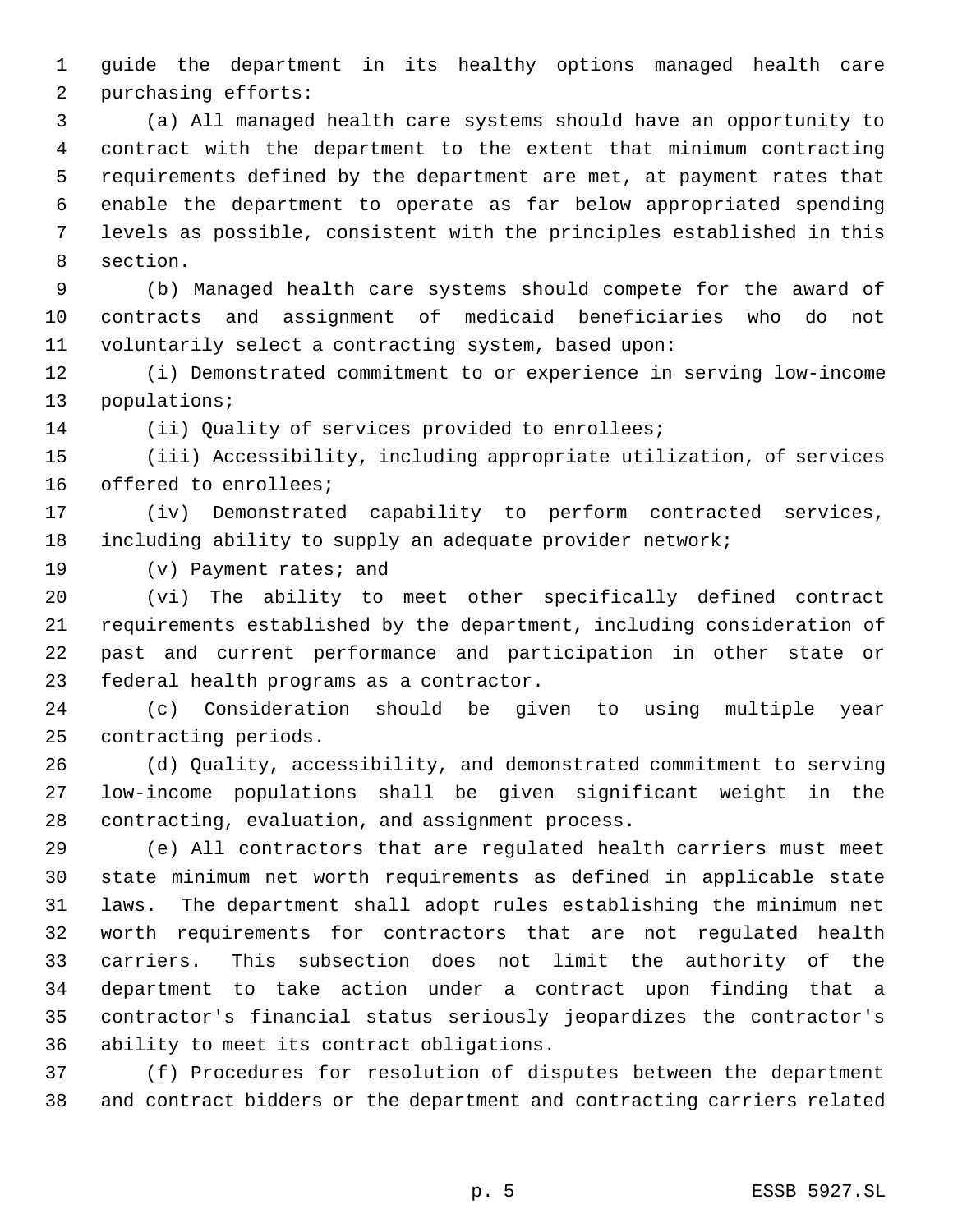to the award of, or failure to award, a managed care contract must be clearly set out in the procurement document. In designing such procedures, the department shall give strong consideration to the negotiation and dispute resolution processes used by the Washington state health care authority in its managed health care contracting activities.

 (6) The department may apply the principles set forth in subsection (5) of this section to its managed health care purchasing efforts on behalf of clients receiving supplemental security income benefits to the extent appropriate.

 (7) A managed health care system shall pay a nonparticipating 12 provider that provides a service covered under this chapter to the 13 system's enrollee no more than the lowest amount paid for that service under the managed health care system's contracts with similar providers 15 in the state.

 (8) For services covered under this chapter to medical assistance 17 or medical care services enrollees and provided on or after the effective date of this section, nonparticipating providers must accept as payment in full the amount paid by the managed health care system under subsection (7) of this section in addition to any deductible, coinsurance, or copayment that is due from the enrollee for the service provided. An enrollee is not liable to any nonparticipating provider 23 for covered services, except for amounts due for any deductible, 24 coinsurance, or copayment under the terms and conditions set forth in the managed health care system contract to provide services under this section.

 (9) Pursuant to federal managed care access standards, 42 C.F.R. Sec. 438, managed health care systems must maintain a network of 29 appropriate providers that is supported by written agreements sufficient to provide adequate access to all services covered under the 31 contract with the department, including hospital-based physician services. The department will monitor and periodically report on the 33 proportion of services provided by contracted providers and nonparticipating providers, by county, for each managed health care system to ensure that managed health care systems are meeting network adequacy requirements. No later than January 1st of each year, the 37 department will review and report its findings to the appropriate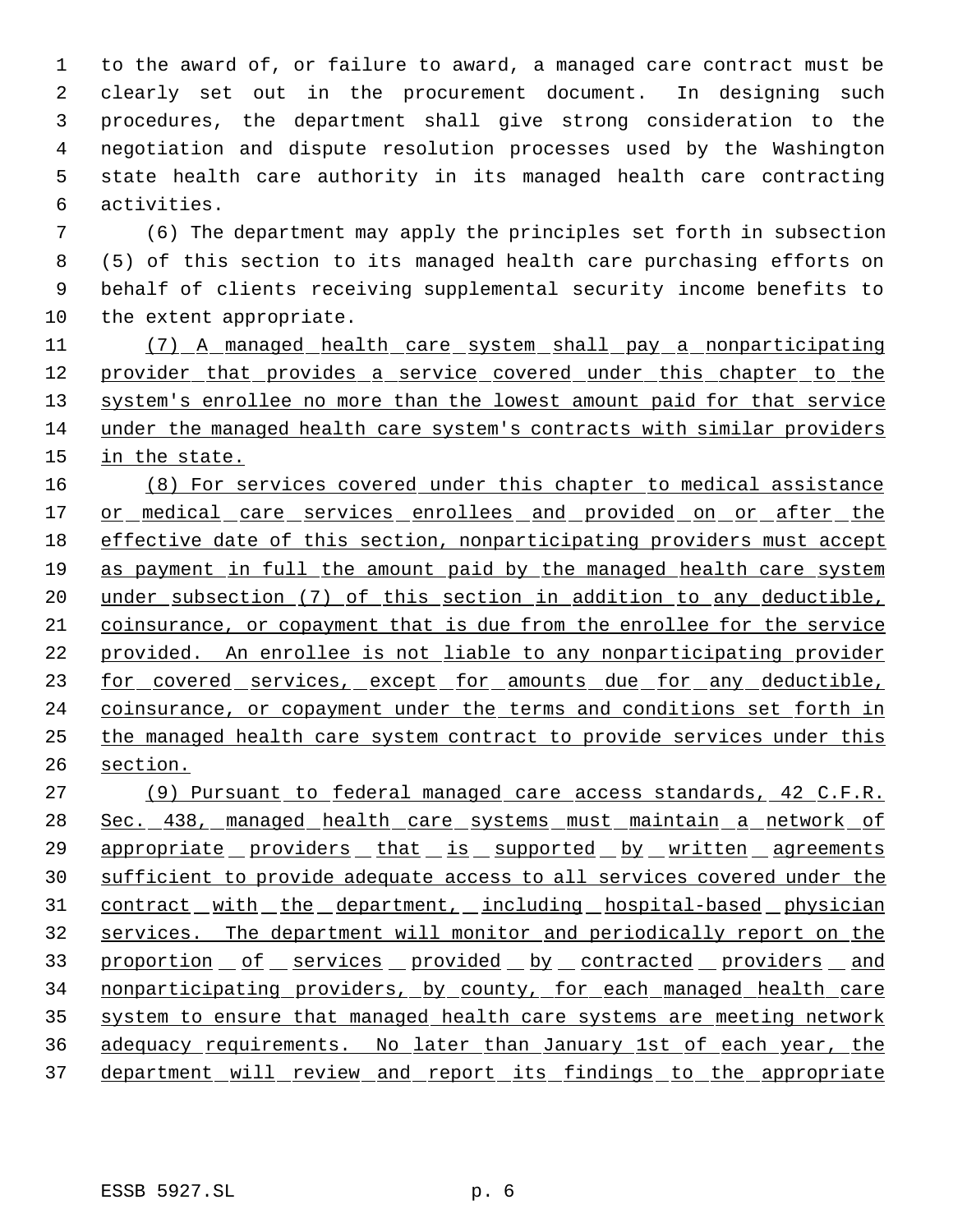policy and fiscal committees of the legislature for the preceding state

2 fiscal year.

 (10) Subsections (7) through (9) of this section expire July 1, 2016.

 **Sec. 3.** RCW 70.47.020 and 2011 c 205 s 1 are each reenacted and amended to read as follows:

As used in this chapter:

 (1) "Administrator" means the Washington basic health plan administrator, who also holds the position of administrator of the Washington state health care authority.

 (2) "Health coverage tax credit eligible enrollee" means individual workers and their qualified family members who lose their jobs due to the effects of international trade and are eligible for certain trade adjustment assistance benefits; or are eligible for benefits under the alternative trade adjustment assistance program; or are people who receive benefits from the pension benefit guaranty corporation and are at least fifty-five years old.

 (3) "Health coverage tax credit program" means the program created by the Trade Act of 2002 (P.L. 107-210) that provides a federal tax credit that subsidizes private health insurance coverage for displaced workers certified to receive certain trade adjustment assistance benefits and for individuals receiving benefits from the pension benefit guaranty corporation.

 (4) "Managed health care system" means: (a) Any health care organization, including health care providers, insurers, health care service contractors, health maintenance organizations, or any combination thereof, that provides directly or by contract basic health care services, as defined by the administrator and rendered by duly licensed providers, to a defined patient population enrolled in the plan and in the managed health care system; or (b) a self-funded or self-insured method of providing insurance coverage to subsidized enrollees provided under RCW 41.05.140 and subject to the limitations 33 under RCW 70.47.100((+7))) (9).

34 (5) "Nonparticipating provider" means a person, health care 35 provider, practitioner, facility, or entity, acting within their authorized scope of practice or licensure, that does not have a written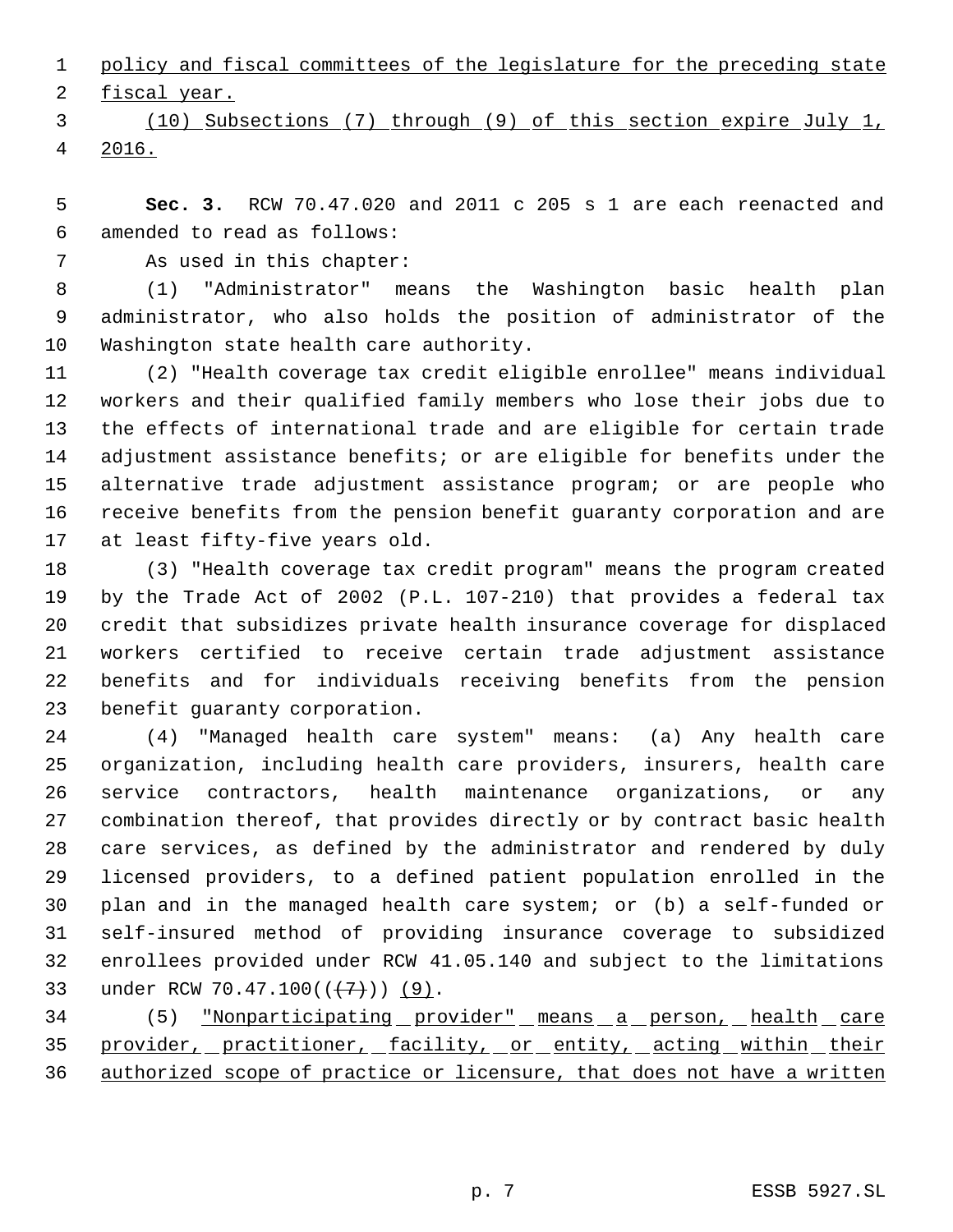1 contract to participate in a managed health care system's provider 2 network, but provides services to plan enrollees who receive coverage 3 through the managed health care system.

 (6) "Nonsubsidized enrollee" means an individual, or an individual plus the individual's spouse or dependent children: (a) Who is not eligible for medicare; (b) who is not confined or residing in a government-operated institution, unless he or she meets eligibility criteria adopted by the administrator; (c) who is accepted for enrollment by the administrator as provided in RCW 48.43.018, either because the potential enrollee cannot be required to complete the standard health questionnaire under RCW 48.43.018, or, based upon the results of the standard health questionnaire, the potential enrollee would not qualify for coverage under the Washington state health insurance pool; (d) who resides in an area of the state served by a managed health care system participating in the plan; (e) who chooses to obtain basic health care coverage from a particular managed health care system; and (f) who pays or on whose behalf is paid the full costs for participation in the plan, without any subsidy from the plan.

 $((+6))$   $(7)$  "Premium" means a periodic payment, which an individual, their employer or another financial sponsor makes to the plan as consideration for enrollment in the plan as a subsidized enrollee, a nonsubsidized enrollee, or a health coverage tax credit eligible enrollee.

 $((+7))$   $(8)$  "Rate" means the amount, negotiated by the administrator with and paid to a participating managed health care system, that is based upon the enrollment of subsidized, nonsubsidized, and health coverage tax credit eligible enrollees in the plan and in that system.

29 ( $(\langle 48 \rangle)$  (9) "Subsidy" means the difference between the amount of periodic payment the administrator makes to a managed health care system on behalf of a subsidized enrollee plus the administrative cost to the plan of providing the plan to that subsidized enrollee, and the amount determined to be the subsidized enrollee's responsibility under RCW 70.47.060(2).

35  $((+9))$   $(10)$  "Subsidized enrollee" means:

 (a) An individual, or an individual plus the individual's spouse or dependent children:

(i) Who is not eligible for medicare;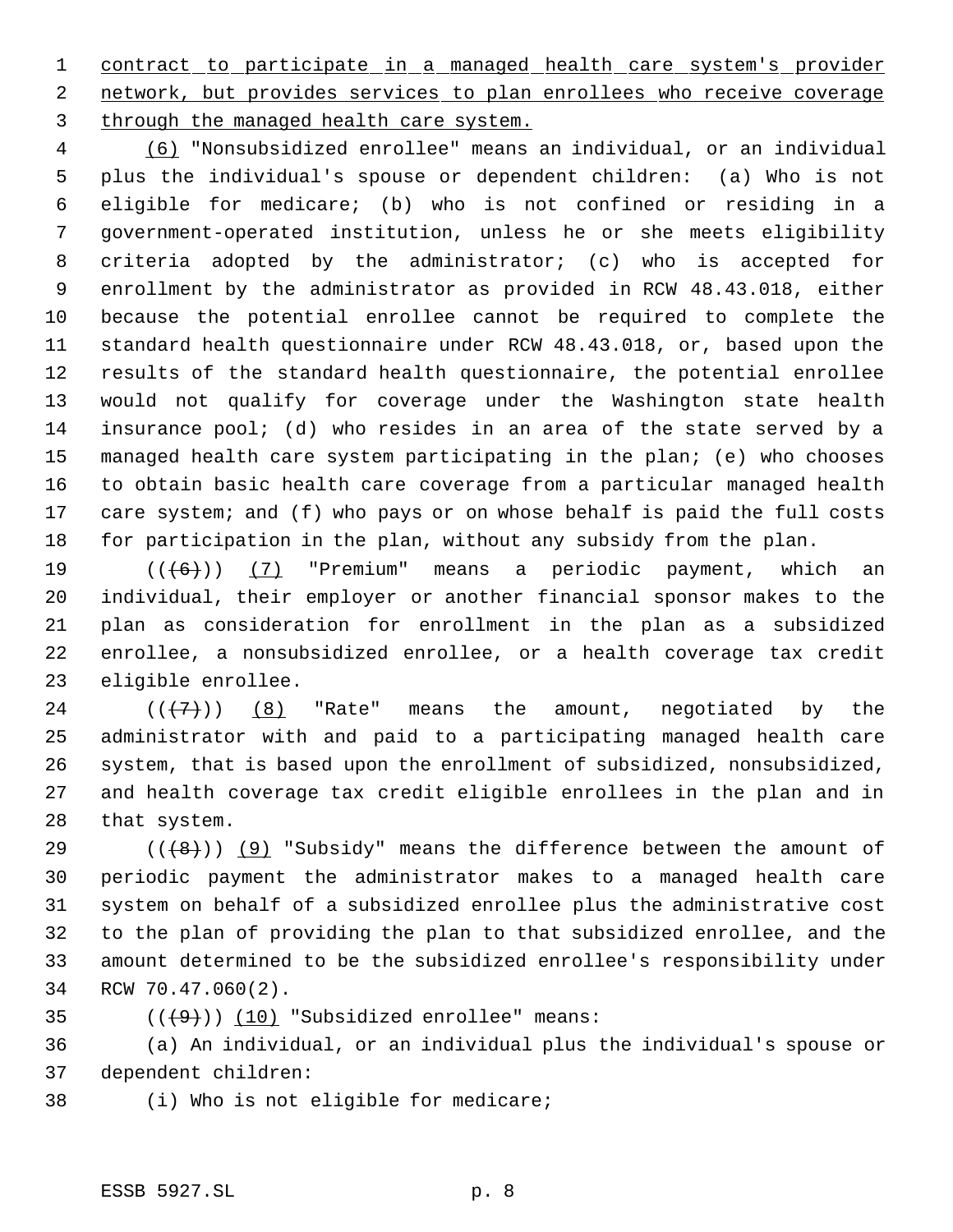(ii) Who is not confined or residing in a government-operated institution, unless he or she meets eligibility criteria adopted by the administrator;

 (iii) Who is not a full-time student who has received a temporary visa to study in the United States;

 (iv) Who resides in an area of the state served by a managed health care system participating in the plan;

 (v) Until March 1, 2011, whose gross family income at the time of enrollment does not exceed two hundred percent of the federal poverty level as adjusted for family size and determined annually by the federal department of health and human services;

 (vi) Who chooses to obtain basic health care coverage from a particular managed health care system in return for periodic payments to the plan;

 (vii) Who is not receiving medical assistance administered by the 16 department of social and health services; and

 (viii) After February 28, 2011, who is in the basic health transition eligibles population under 1115 medicaid demonstration project number 11-W-00254/10;

 (b) An individual who meets the requirements in (a)(i) through (iv), (vi), and (vii) of this subsection and who is a foster parent licensed under chapter 74.15 RCW and whose gross family income at the time of enrollment does not exceed three hundred percent of the federal poverty level as adjusted for family size and determined annually by the federal department of health and human services; and

 (c) To the extent that state funds are specifically appropriated for this purpose, with a corresponding federal match, an individual, or an individual's spouse or dependent children, who meets the requirements in (a)(i) through (iv), (vi), and (vii) of this subsection and whose gross family income at the time of enrollment is more than two hundred percent, but less than two hundred fifty-one percent, of the federal poverty level as adjusted for family size and determined annually by the federal department of health and human services.

 (( $(10)$ )) (11) "Washington basic health plan" or "plan" means the system of enrollment and payment for basic health care services, administered by the plan administrator through participating managed health care systems, created by this chapter.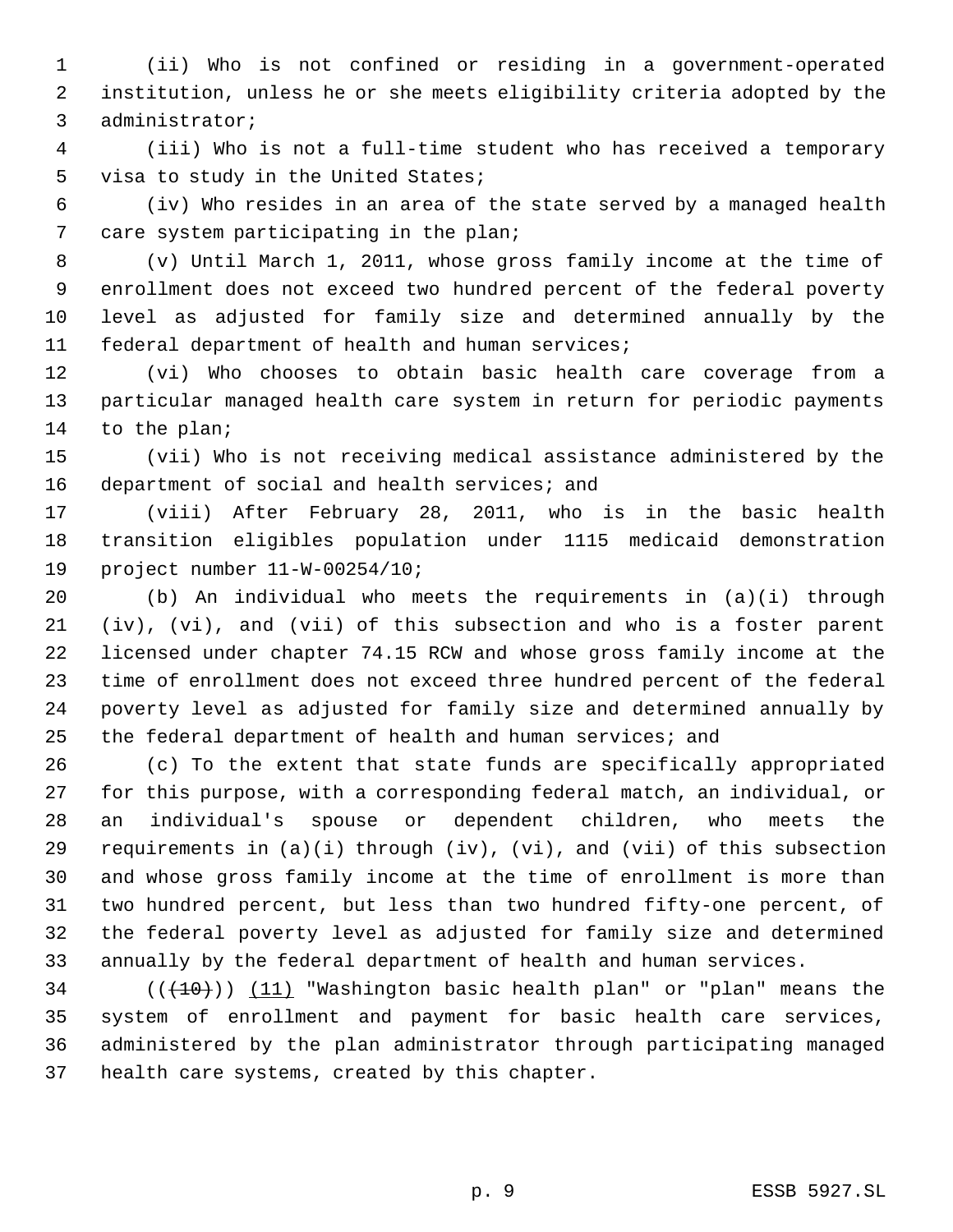**Sec. 4.** RCW 70.47.100 and 2009 c 568 s 5 are each amended to read as follows:

 (1) A managed health care system participating in the plan shall do so by contract with the administrator and shall provide, directly or by contract with other health care providers, covered basic health care services to each enrollee covered by its contract with the administrator as long as payments from the administrator on behalf of the enrollee are current. A participating managed health care system may offer, without additional cost, health care benefits or services not included in the schedule of covered services under the plan. A participating managed health care system shall not give preference in enrollment to enrollees who accept such additional health care benefits or services. Managed health care systems participating in the plan shall not discriminate against any potential or current enrollee based upon health status, sex, race, ethnicity, or religion. The administrator may receive and act upon complaints from enrollees regarding failure to provide covered services or efforts to obtain payment, other than authorized copayments, for covered services directly from enrollees, but nothing in this chapter empowers the administrator to impose any sanctions under Title 18 RCW or any other professional or facility licensing statute.

22 (2) A managed health care system shall pay a nonparticipating 23 provider that provides a service covered under this chapter to the system's enrollee no more than the lowest amount paid for that service under the managed health care system's contracts with similar providers in the state.

 (3) Pursuant to federal managed care access standards, 42 C.F.R. Sec. 438, managed health care systems must maintain a network of 29 appropriate providers that is supported by written agreements sufficient to provide adequate access to all services covered under the 31 contract with the authority, including hospital-based physician services. The authority will monitor and periodically report on the 33 proportion of services provided by contracted providers and nonparticipating providers, by county, for each managed health care system to ensure that managed health care systems are meeting network adequacy requirements. No later than January 1st of each year, the 37 authority will review and report its findings to the appropriate policy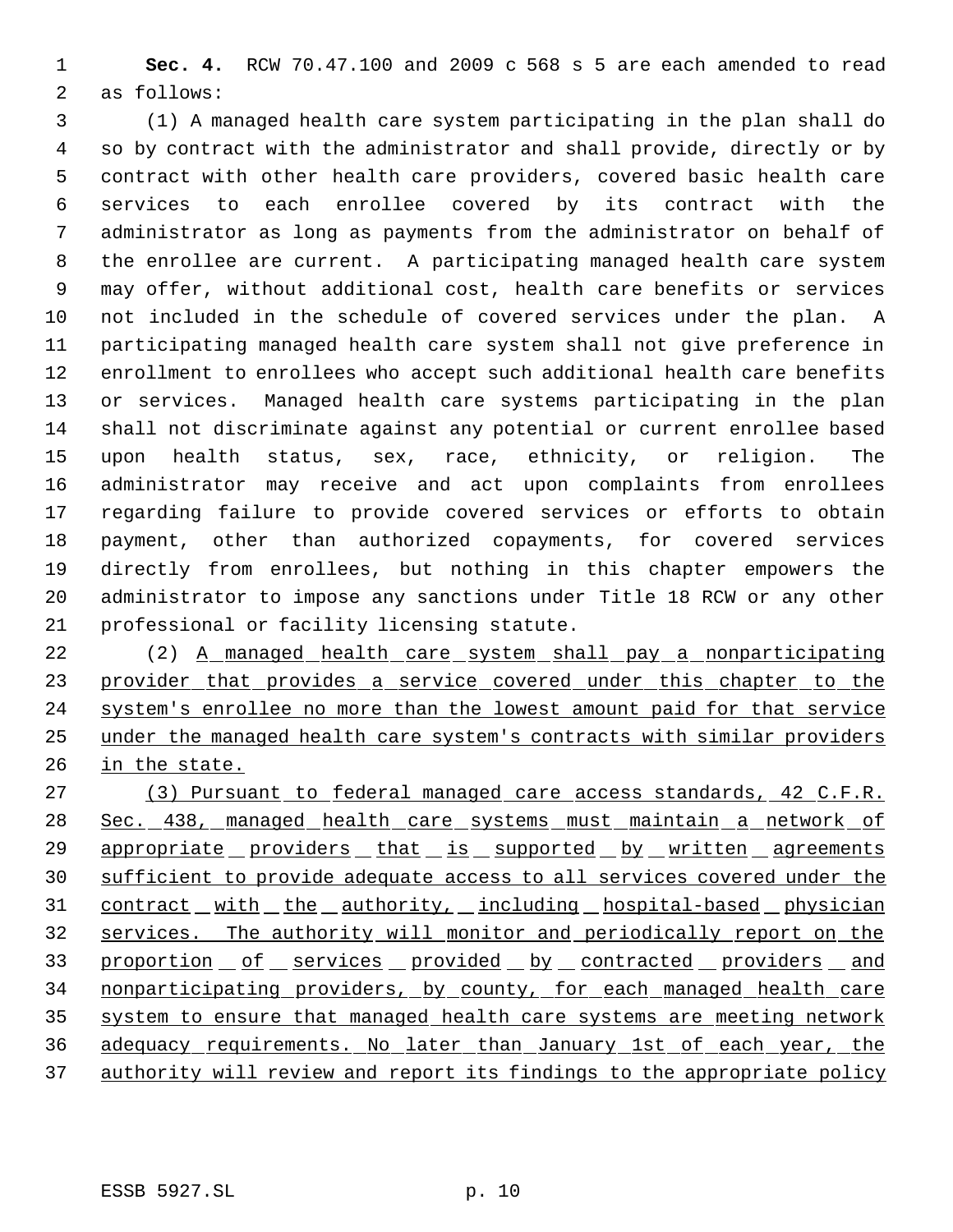and fiscal committees of the legislature for the preceding state fiscal

year.

 (4) The plan shall allow, at least annually, an opportunity for enrollees to transfer their enrollments among participating managed health care systems serving their respective areas. The administrator shall establish a period of at least twenty days in a given year when this opportunity is afforded enrollees, and in those areas served by more than one participating managed health care system the administrator shall endeavor to establish a uniform period for such opportunity. The plan shall allow enrollees to transfer their enrollment to another participating managed health care system at any time upon a showing of good cause for the transfer.

13 ( $(\frac{1}{3})$ ) (5) Prior to negotiating with any managed health care system, the administrator shall determine, on an actuarially sound basis, the reasonable cost of providing the schedule of basic health care services, expressed in terms of upper and lower limits, and recognizing variations in the cost of providing the services through the various systems and in different areas of the state.

19  $((+4))$  (6) In negotiating with managed health care systems for participation in the plan, the administrator shall adopt a uniform procedure that includes at least the following:

 (a) The administrator shall issue a request for proposals, including standards regarding the quality of services to be provided; financial integrity of the responding systems; and responsiveness to the unmet health care needs of the local communities or populations that may be served;

 (b) The administrator shall then review responsive proposals and may negotiate with respondents to the extent necessary to refine any proposals;

 (c) The administrator may then select one or more systems to provide the covered services within a local area; and

 (d) The administrator may adopt a policy that gives preference to respondents, such as nonprofit community health clinics, that have a history of providing quality health care services to low-income persons.

36  $((+5))$   $(7)$  The administrator may contract with a managed health care system to provide covered basic health care services to subsidized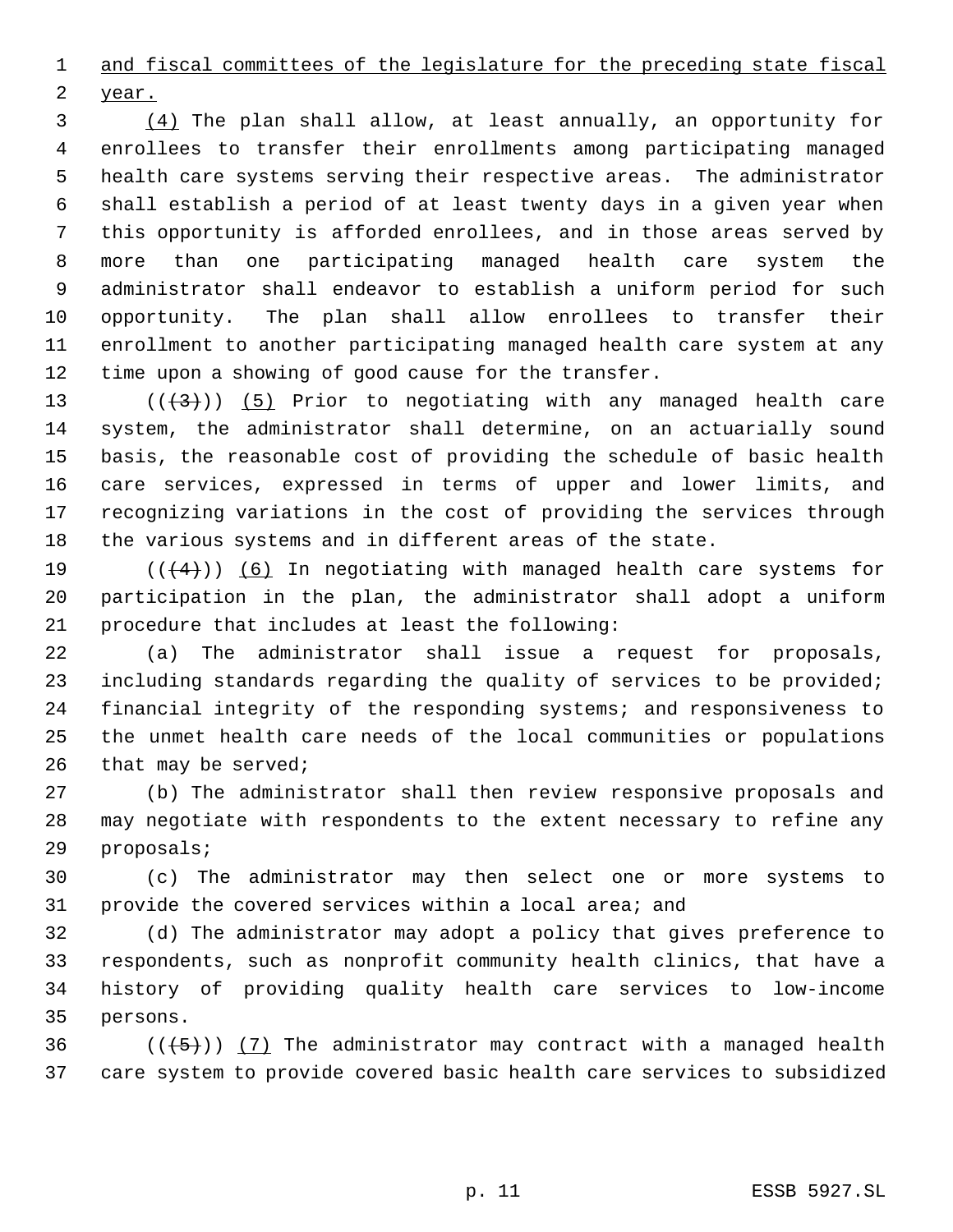enrollees, nonsubsidized enrollees, health coverage tax credit eligible enrollees, or any combination thereof.

 (( $(6)$ )) (8) The administrator may establish procedures and policies to further negotiate and contract with managed health care systems following completion of the request for proposal process in subsection  $((+4))$  (6) of this section, upon a determination by the administrator that it is necessary to provide access, as defined in the request for proposal documents, to covered basic health care services for enrollees.

 $((+7)^{n})$  (9) The administrator may implement a self-funded or self- insured method of providing insurance coverage to subsidized enrollees, as provided under RCW 41.05.140. Prior to implementing a self-funded or self-insured method, the administrator shall ensure that funding available in the basic health plan self-insurance reserve account is sufficient for the self-funded or self-insured risk assumed, or expected to be assumed, by the administrator. If implementing a self- funded or self-insured method, the administrator may request funds to be moved from the basic health plan trust account or the basic health plan subscription account to the basic health plan self-insurance reserve account established in RCW 41.05.140.

(10) Subsections (2) and (3) of this section expire July 1, 2016.

 NEW SECTION. **Sec. 5.** A new section is added to chapter 70.47 RCW to read as follows:

 (1) For services provided to plan enrollees on or after the effective date of this section, nonparticipating providers must accept as payment in full the amount paid by the managed health care system under RCW 70.47.100(2) in addition to any deductible, coinsurance, or copayment that is due from the enrollee under the terms and conditions set forth in the managed health care system contract with the administrator. A plan enrollee is not liable to any nonparticipating provider for covered services, except for amounts due for any deductible, coinsurance, or copayment under the terms and conditions set forth in the managed health care system contract with the administrator.

(2) This section expires July 1, 2016.